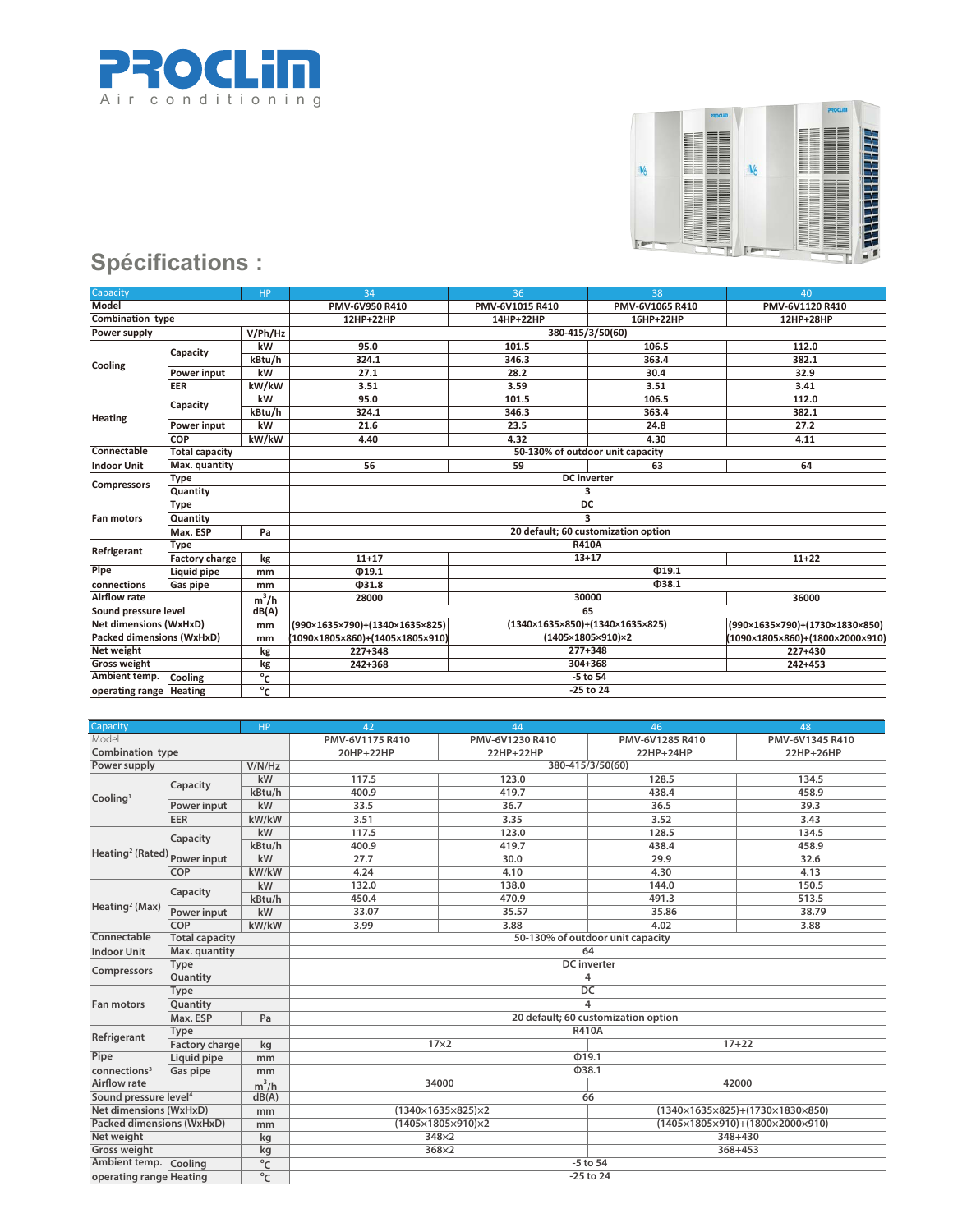



| Capacity<br><b>HP</b>     |                       |                 | 50                                                    | 52                | 54                | 56          |  |
|---------------------------|-----------------------|-----------------|-------------------------------------------------------|-------------------|-------------------|-------------|--|
| Model                     |                       | PMV-6V1400 R410 | PMV-6V1460 R410                                       | PMV-6V1515 R410   | PMV-6V1570 R410   |             |  |
| Combination type          |                       | 22HP+28HP       | 26HP+26HP                                             | 26HP+28HP         | 28HP+28HP         |             |  |
| Power supply              |                       | V/Ph/Hz         |                                                       | 380-415/3/50(60)  |                   |             |  |
| Cooling                   | Capacity              | kW              | 140.0                                                 | 146.0             | 151.5             | 157.0       |  |
|                           |                       | kBtu/h          | 477.7                                                 | 498.2             | 516.9             | 535.7       |  |
|                           | Power input           | kW              | 42.5                                                  | 41.8              | 45.1              | 48.3        |  |
|                           | EER                   | kW/kW           | 3.29                                                  | 3.49              | 3.36              | 3.25        |  |
|                           | Capacity              | kW              | 140.0                                                 | 146.0             | 151.5             | 157.0       |  |
| Heating                   |                       | kBtu/h          | 477.7                                                 | 498.2             | 516.9             | 535.7       |  |
|                           | Power input           | kW              | 35.7                                                  | 35.2              | 38.3              | 41.3        |  |
|                           | COP                   | kW/kW           | 3.93                                                  | 4.15              | 3.96              | 3.80        |  |
| Connectable               | <b>Total capacity</b> |                 | 50-130% of outdoor unit capacity                      |                   |                   |             |  |
| Indoor Unit               | Max. quantity         |                 | 64                                                    |                   |                   |             |  |
| Compressors               | Type                  |                 | DC inverter                                           |                   |                   |             |  |
|                           | Quantity              |                 | 4                                                     |                   |                   |             |  |
|                           | Type                  |                 | $\overline{DC}$                                       |                   |                   |             |  |
| Fan motors                | Quantity              |                 | 4<br>20 default; 60 customization option              |                   |                   |             |  |
|                           | Max. ESP              | Pa              |                                                       |                   |                   |             |  |
| Refrigerant               | Type                  |                 | R410A                                                 |                   |                   |             |  |
|                           | Factory charge        | kg              | $17+22$                                               | $22\times2$       |                   |             |  |
| Pipe                      | Liquid pipe           | mm              |                                                       | @19.1             |                   | $\Phi$ 19.1 |  |
| connections               | Gas pipe              | mm              |                                                       | Q38.1             |                   | $\Phi$ 41.3 |  |
| Airflow rate              |                       | $m^3/h$         | 50000<br>42000                                        |                   |                   |             |  |
| Sound pressure level      |                       | dB(A)           | 66                                                    |                   |                   |             |  |
| Net dimensions (WxHxD)    |                       | mm              | $(1340\times1635\times825)+(1730\times1830\times850)$ | (1730×1830×850)×2 |                   |             |  |
| Packed dimensions (WxHxD) |                       | mm              | (1405×1805×910)+(1800×2000×910)                       |                   | (1800×2000×910)×2 |             |  |
| Net weight                |                       | kg              | 348+430                                               | 430×2             |                   |             |  |
| Gross weight              |                       | kg              | 368+453                                               |                   | $453\times2$      |             |  |
| Ambient temp.             | Cooling               | $\overline{C}$  |                                                       | $-5$ to $54$      |                   |             |  |
| operating range   Heating |                       | $\overline{C}$  | -25 to 24                                             |                   |                   |             |  |

| Capacity                        |                                          | <b>HP</b>       | 58                                       | 60               | 62              | 64    |  |
|---------------------------------|------------------------------------------|-----------------|------------------------------------------|------------------|-----------------|-------|--|
| Model                           |                                          | PMV-6V1635 R410 | PMV-6V1685 R410                          | PMV-6V1750 R410  | PMV-6V1800 R410 |       |  |
| Combination type                |                                          | 28HP+30HP       | 28HP+32HP                                | 30HP+32HP        | 32HP+32HP       |       |  |
| Power supply                    |                                          | V/Ph/Hz         |                                          | 380-415/3/50(60) |                 |       |  |
| Cooling                         | Capacity                                 | kW              | 163.5                                    | 168.5            | 175.0           | 180.0 |  |
|                                 |                                          | kBtu/h          | 557.9                                    | 574.9            | 597.1           | 614.2 |  |
|                                 | Power input                              | kW              | 51.6                                     | 55.2             | 58.5            | 62.1  |  |
|                                 | <b>EER</b>                               | kW/kW           | 3.17                                     | 3.05             | 2.99            | 2.90  |  |
|                                 | Capacity                                 | kW              | 163.5                                    | 168.5            | 175.0           | 180.0 |  |
| Heating                         |                                          | kBtu/h          | 557.9                                    | 574.9            | 597.1           | 614.2 |  |
|                                 | Power input                              | kW              | 43.6                                     | 46.4             | 48.7            | 51.4  |  |
|                                 | COP                                      | kW/kW           | 3.75                                     | 3.63             | 3.59            | 3.50  |  |
| Connectable                     | <b>Total capacity</b>                    |                 | 50-130% of outdoor unit capacity         |                  |                 |       |  |
| <b>Indoor Unit</b>              | Max. quantity                            |                 |                                          |                  | 64              |       |  |
| Compressors                     | Type                                     |                 | DC inverter                              |                  |                 |       |  |
|                                 | Quantity                                 |                 | 4                                        |                  |                 |       |  |
|                                 | Type                                     |                 | DC                                       |                  |                 |       |  |
| Fan motors                      | Quantity                                 |                 | 4<br>20 default; 60 customization option |                  |                 |       |  |
|                                 | Max. ESP                                 | Pa              |                                          |                  |                 |       |  |
| Refrigerant                     | Type                                     |                 | <b>R410A</b>                             |                  |                 |       |  |
|                                 | Factory charge                           | kg              | $22+25$<br>$25\times2$                   |                  |                 |       |  |
| Pipe                            | Liquid pipe                              | mm              |                                          | @19.1            |                 |       |  |
| connections                     | Gas pipe                                 | mm              |                                          | $\Phi$ 41.3      |                 |       |  |
| Airflow rate                    |                                          | $m^3/h$         | 49000<br>48000                           |                  |                 |       |  |
| Sound pressure level            |                                          | dB(A)           | 66                                       |                  |                 |       |  |
| Net dimensions (WxHxD)<br>mm    |                                          |                 | (1730×1830×850)×2                        |                  |                 |       |  |
| Packed dimensions (WxHxD)<br>mm |                                          |                 | (1800×2000×910)×2                        |                  |                 |       |  |
| Net weight                      |                                          | kg              |                                          | $430 + 475$      |                 | 475×2 |  |
| Gross weight                    |                                          | kg              |                                          | 453+507          |                 | 507×2 |  |
| Ambient temp.                   | Cooling                                  | $\overline{C}$  |                                          |                  | $-5$ to $54$    |       |  |
| operating range                 | $^{\circ}$ C<br>$-25$ to $24$<br>Heating |                 |                                          |                  |                 |       |  |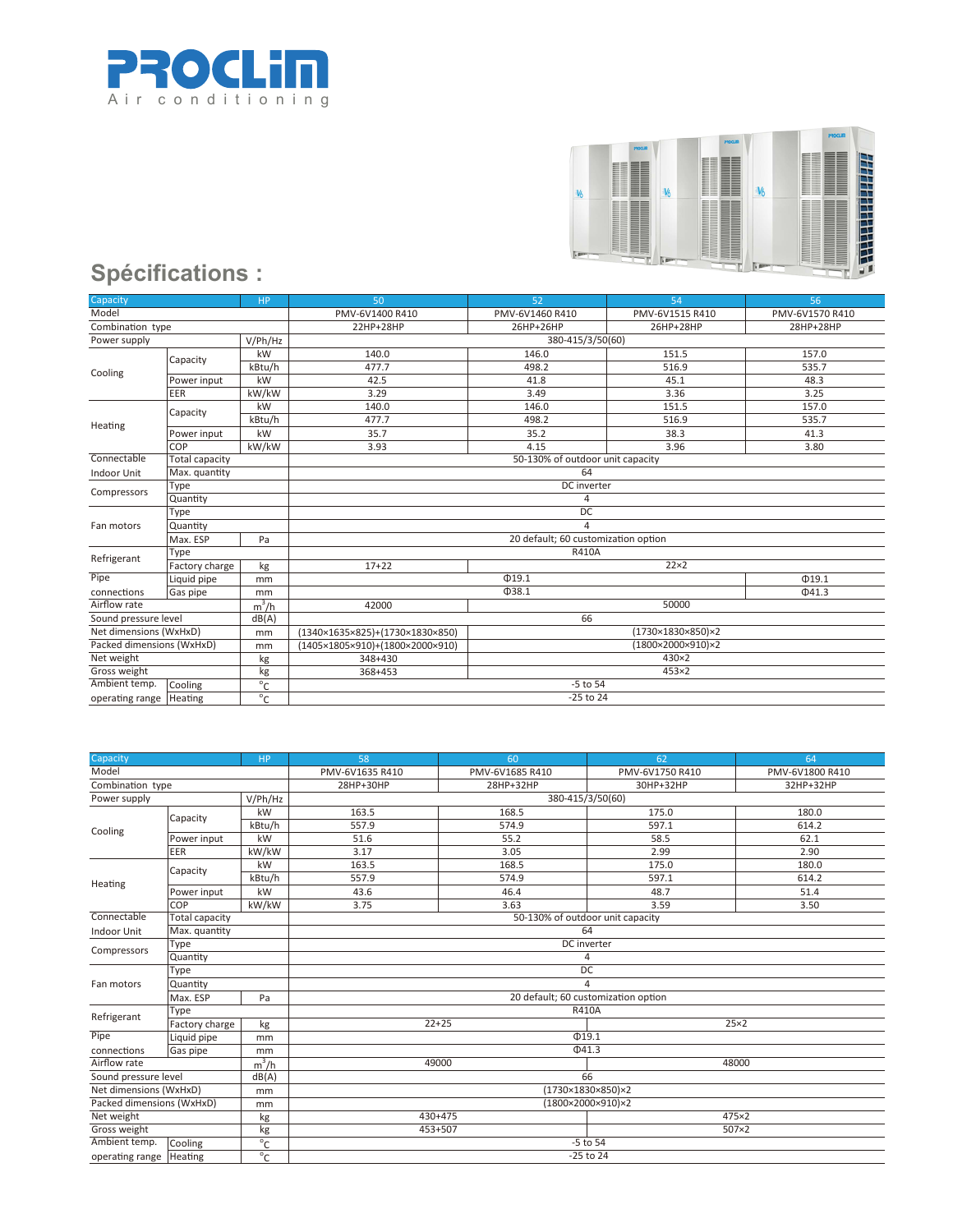



| Capacity                                  |                       | <b>HP</b>       | 66                                                     | 68                                                                                              | 70                 | 72                               |  |
|-------------------------------------------|-----------------------|-----------------|--------------------------------------------------------|-------------------------------------------------------------------------------------------------|--------------------|----------------------------------|--|
| Model                                     |                       | PMV-6V1850 R410 | PMV-6V1915 R410                                        | PMV-6V1965 R410                                                                                 | PMV-6V2020 R410    |                                  |  |
| Combination type                          |                       |                 | 12HP+22HP+32HP                                         | 14HP+22HP+32HP                                                                                  | 16HP+22HP+32HP     | 12HP+28HP+32HP                   |  |
| Power supply                              |                       | V/Ph/Hz         |                                                        | 380-415/3/50(60)                                                                                |                    |                                  |  |
| Cooling                                   | Capacity              | kW              | 185.0                                                  | 191.5                                                                                           | 196.5              | 202.0                            |  |
|                                           |                       | kBtu/h          | 631.2                                                  | 653.4                                                                                           | 670.5              | 689.2                            |  |
|                                           | Power input           | kW              | 58.1                                                   | 59.3                                                                                            | 61.4               | 63.9                             |  |
|                                           | EER                   | kW/kW           | 3.18                                                   | 3.23                                                                                            | 3.20               | 3.16                             |  |
|                                           | Capacity              | kW              | 185.0                                                  | 191.5                                                                                           | 196.5              | 202.0                            |  |
| Heating                                   |                       | kBtu/h          | 631.2                                                  | 653.4                                                                                           | 670.5              | 689.2                            |  |
|                                           | Power input           | kW              | 47.3                                                   | 49.2                                                                                            | 50.5               | 52.9                             |  |
|                                           | COP                   | kW/kW           | 3.91                                                   | 3.89                                                                                            | 3.89               | 3.82                             |  |
| Connectable                               | <b>Total capacity</b> |                 |                                                        | 50-130% of outdoor unit capacity                                                                |                    |                                  |  |
| Indoor Unit                               | Max. quantity         |                 |                                                        |                                                                                                 |                    |                                  |  |
| Compressors                               | Type                  |                 | DC inverter                                            |                                                                                                 |                    |                                  |  |
|                                           | Quantity              |                 | 5                                                      |                                                                                                 |                    |                                  |  |
|                                           | Type                  |                 | DC                                                     |                                                                                                 |                    |                                  |  |
| Fan motors                                | Quantity              |                 | 5                                                      |                                                                                                 |                    |                                  |  |
|                                           | Max. ESP              | Pa              | 20 default; 60 customization option                    |                                                                                                 |                    |                                  |  |
| Refrigerant                               | Type                  |                 | <b>R410A</b>                                           |                                                                                                 |                    |                                  |  |
|                                           | Factory charge<br>kg  |                 | $11+17+25$                                             | $13+17+25$                                                                                      |                    | $11+22+25$                       |  |
| Pipe                                      | Liquid pipe           | mm              | $\Phi$ 19.1                                            |                                                                                                 | $\overline{O22.2}$ |                                  |  |
| connections                               | Gas pipe              | mm              | $\Phi$ 41.3                                            |                                                                                                 | Ф44.5              |                                  |  |
| Airflow rate                              |                       | $m^3/h$         | 52000                                                  |                                                                                                 | 54000              | 60000                            |  |
| Sound pressure level                      |                       | dB(A)           | 67                                                     |                                                                                                 |                    |                                  |  |
| Net dimensions (WxHxD)                    |                       |                 | (990×1635×790)+(1340×1635×825)+                        | $(1340 \times 1635 \times 850) + (1340 \times 1635 \times 825) + (1730 \times 1830 \times 850)$ |                    | $(990 \times 1635 \times 790) +$ |  |
|                                           |                       | mm              | (1730×1830×850)                                        |                                                                                                 |                    | (1730×1830×850)×2                |  |
| Packed dimensions (WxHxD)                 |                       |                 | $(1090\times1805\times860)+(1405\times1805\times910)+$ |                                                                                                 |                    | $(1090\times1805\times860)+$     |  |
|                                           |                       | mm              | (1800×2000×910)                                        | (1405×1805×910)×2+(1800×2000×910)                                                               |                    | (1800×2000×910)×2                |  |
| Net weight                                |                       | kg              | 227+348+475                                            |                                                                                                 | 277+348+475        | 227+430+475                      |  |
| Gross weight                              |                       | kg              | 242+368+507                                            | 304+368+507                                                                                     |                    | 242+453+507                      |  |
| Ambient temp.                             | Cooling               | $\overline{C}$  | $-5$ to $54$                                           |                                                                                                 |                    |                                  |  |
| $^{\circ}$ C<br>operating range   Heating |                       | -25 to 24       |                                                        |                                                                                                 |                    |                                  |  |

| Capacity                  |                       | <b>HP</b>       | 74                                  | 76                                | 78                                | 80                                |  |
|---------------------------|-----------------------|-----------------|-------------------------------------|-----------------------------------|-----------------------------------|-----------------------------------|--|
| Model                     |                       | PMV-6V2075 R410 | PMV-6V2130 R410                     | PMV-6V2185 R410                   | PMV-6V2245 R410                   |                                   |  |
| Combination type          |                       |                 | 20HP+22HP+32HP                      | 22HP+22HP+32HP                    | 22HP+24HP+32HP                    | 22HP+26HP+32HP                    |  |
| Power supply              |                       | V/Ph/Hz         |                                     | 380-415/3/50(60)                  |                                   |                                   |  |
| Cooling                   | Capacity              | kW              | 207.5                               | 213.0                             | 218.5                             | 224.5                             |  |
|                           |                       | kBtu/h          | 708.0                               | 726.8                             | 745.5                             | 766.0                             |  |
|                           | Power input           | kW              | 64.5                                | 67.8                              | 67.5                              | 70.3                              |  |
|                           | EER                   | kW/kW           | 3.22                                | 3.14                              | 3.24                              | 3.19                              |  |
|                           | Capacity              | kW              | 207.5                               | 213.0                             | 218.5                             | 224.5                             |  |
| Heating                   |                       | kBtu/h          | 708.0                               | 726.8                             | 745.5                             | 766.0                             |  |
|                           | Power input           | kW              | 53.4                                | 55.7                              | 55.6                              | 58.3                              |  |
|                           | COP                   | kW/kW           | 3.88                                | 3.82                              | 3.93                              | 3.85                              |  |
| Connectable               | <b>Total capacity</b> |                 | 50-130% of outdoor unit capacity    |                                   |                                   |                                   |  |
| <b>Indoor Unit</b>        | Max. quantity         |                 | 64                                  |                                   |                                   |                                   |  |
| Compressors               | Type                  |                 | DC inverter                         |                                   |                                   |                                   |  |
|                           | Quantity              |                 | 6                                   |                                   |                                   |                                   |  |
|                           | Type                  |                 | DC                                  |                                   |                                   |                                   |  |
| Fan motors                | Quantity              |                 | 6                                   |                                   |                                   |                                   |  |
|                           | Max. ESP              | Pa              | 20 default; 60 customization option |                                   |                                   |                                   |  |
| Refrigerant               | Type                  |                 |                                     |                                   | <b>R410A</b>                      |                                   |  |
|                           | Factory charge        | kg              | $17 \times 2 + 25$<br>$17+22+25$    |                                   |                                   |                                   |  |
| Pipe                      | Liquid pipe           | mm              |                                     | @22.2                             |                                   |                                   |  |
| connections               | Gas pipe              | mm              |                                     | $\Phi$ 44.5                       |                                   |                                   |  |
| Airflow rate              |                       | $m^3/h$         |                                     | 58000                             |                                   | 66000                             |  |
| Sound pressure level      |                       | dB(A)           | 68                                  |                                   |                                   |                                   |  |
| Net dimensions (WxHxD)    |                       | mm              |                                     | (1340×1635×825)×2+(1730×1830×850) |                                   | (1340×1635×825)+(1730×1830×850)×2 |  |
| Packed dimensions (WxHxD) |                       | mm              |                                     | (1405×1805×910)×2+(1800×2000×910) | (1405×1805×910)+(1800×2000×910)×2 |                                   |  |
| Net weight                |                       | kg              |                                     | 348×2+475                         |                                   | 348+430+475                       |  |
| Gross weight              |                       | kg              |                                     | 368×2+507                         |                                   | 368+453+507                       |  |
| Ambient temp.             | Cooling               | $\overline{C}$  | $-5$ to $54$                        |                                   |                                   |                                   |  |
| operating range   Heating |                       | $\overline{C}$  | -25 to 24                           |                                   |                                   |                                   |  |